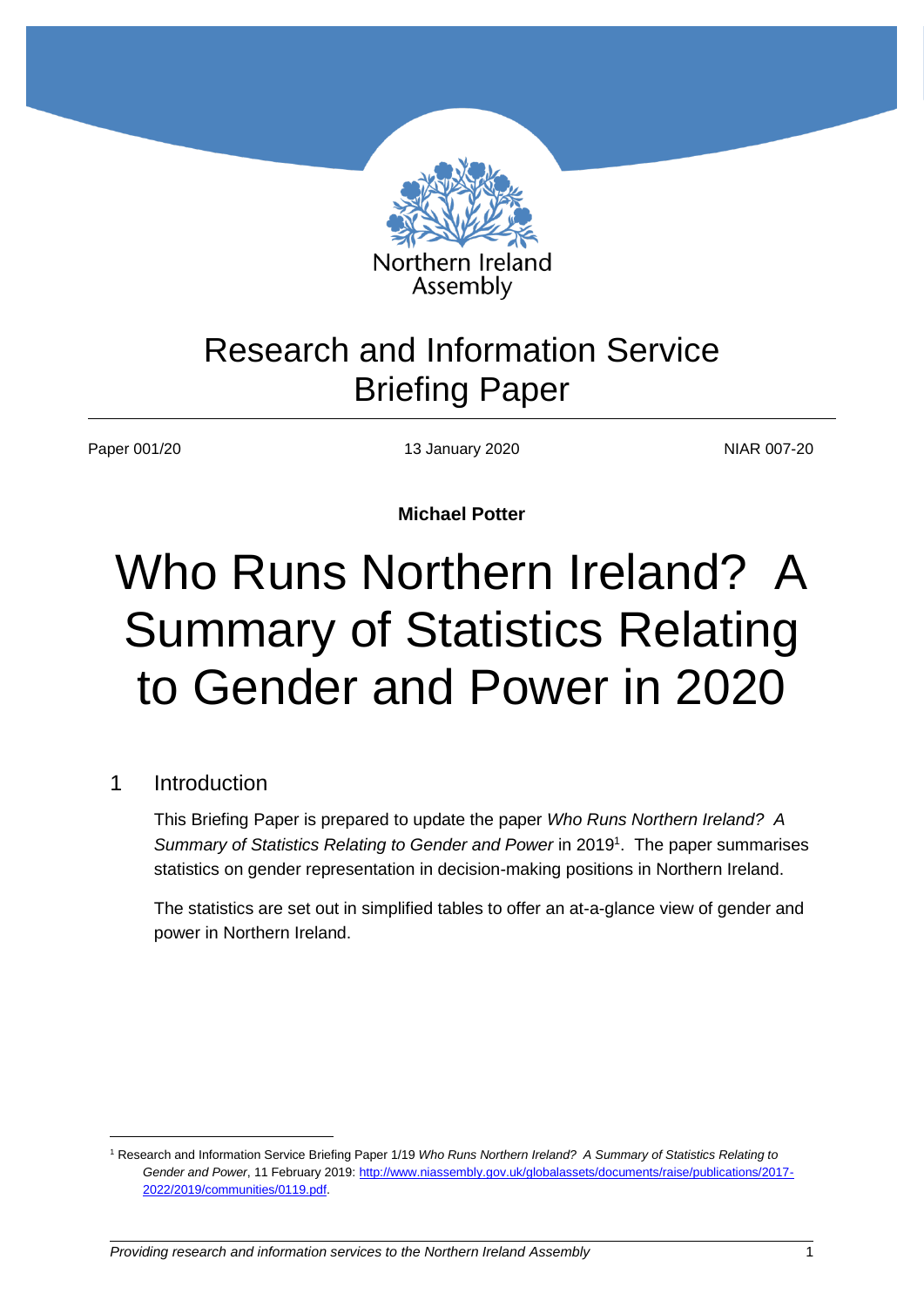## 2 Gender Statistics for Northern Ireland

#### **Politics<sup>2</sup>**



#### **Public Appointments<sup>3</sup>**



<sup>2</sup> Figures from the relevant legislature and council websites 9 January 2020.

<sup>3</sup> Figures as of 31 March 2017, Executive Office (2018), *Public Appointments: Annual Report for Northern Ireland, 2016/17*: [https://www.executiveoffice-ni.gov.uk/publications/public-appointments-annual-report-201617.](https://www.executiveoffice-ni.gov.uk/publications/public-appointments-annual-report-201617)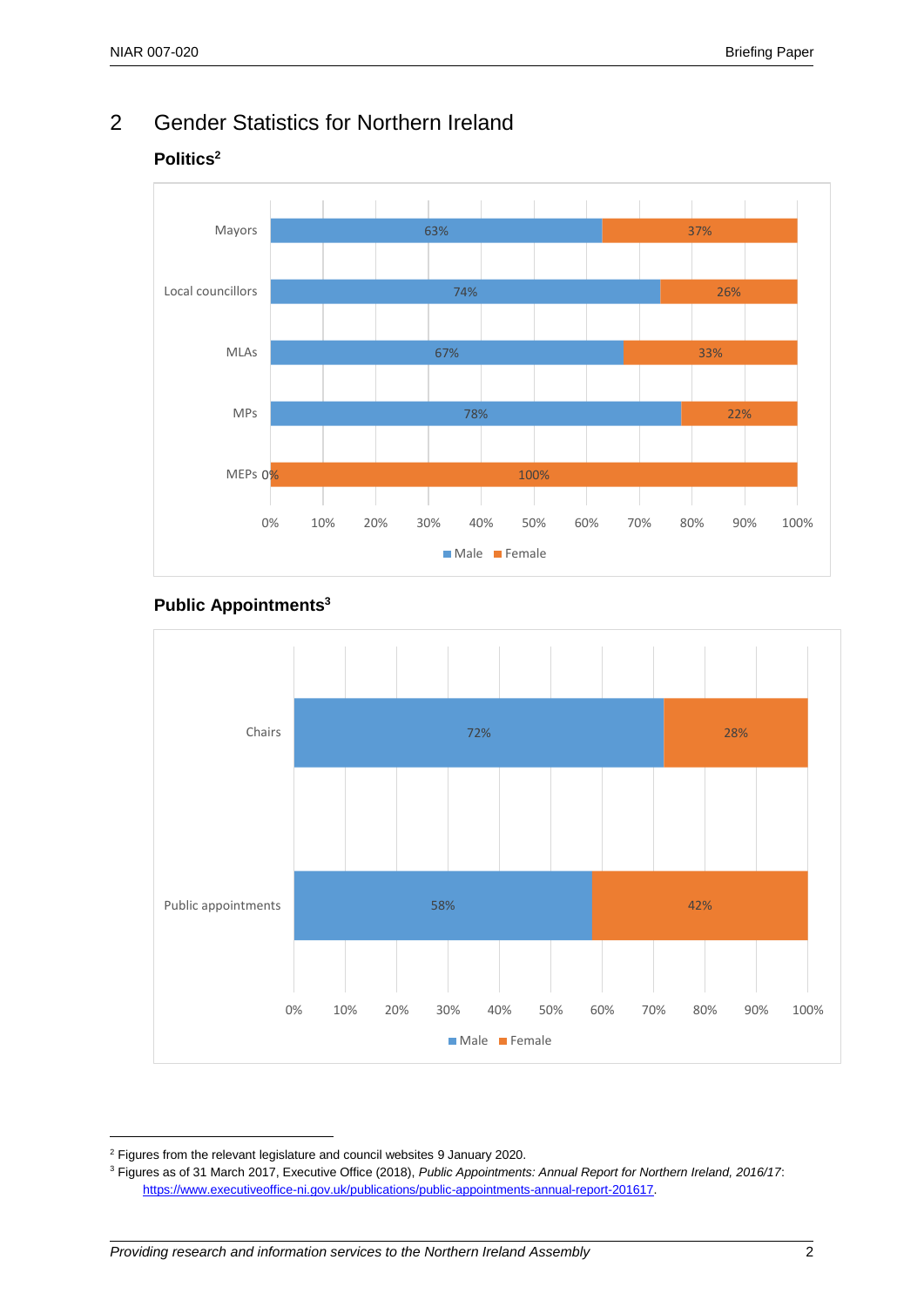#### **Employment<sup>4</sup>**



#### **Senior Judiciary<sup>5</sup>**



<sup>4</sup> From Northern Ireland Statistics and Research Agency (2018), *Women in Northern Ireland 2018*: [https://www.nisra.gov.uk/news/women-northern-ireland-2018.](https://www.nisra.gov.uk/news/women-northern-ireland-2018) 

<sup>5</sup> Figures as at 9 January 2020, 'Judiciary of Northern Ireland', Judiciary NI[: https://judiciaryni.uk/about-judiciary/judicial](https://judiciaryni.uk/about-judiciary/judicial-members)[members.](https://judiciaryni.uk/about-judiciary/judicial-members)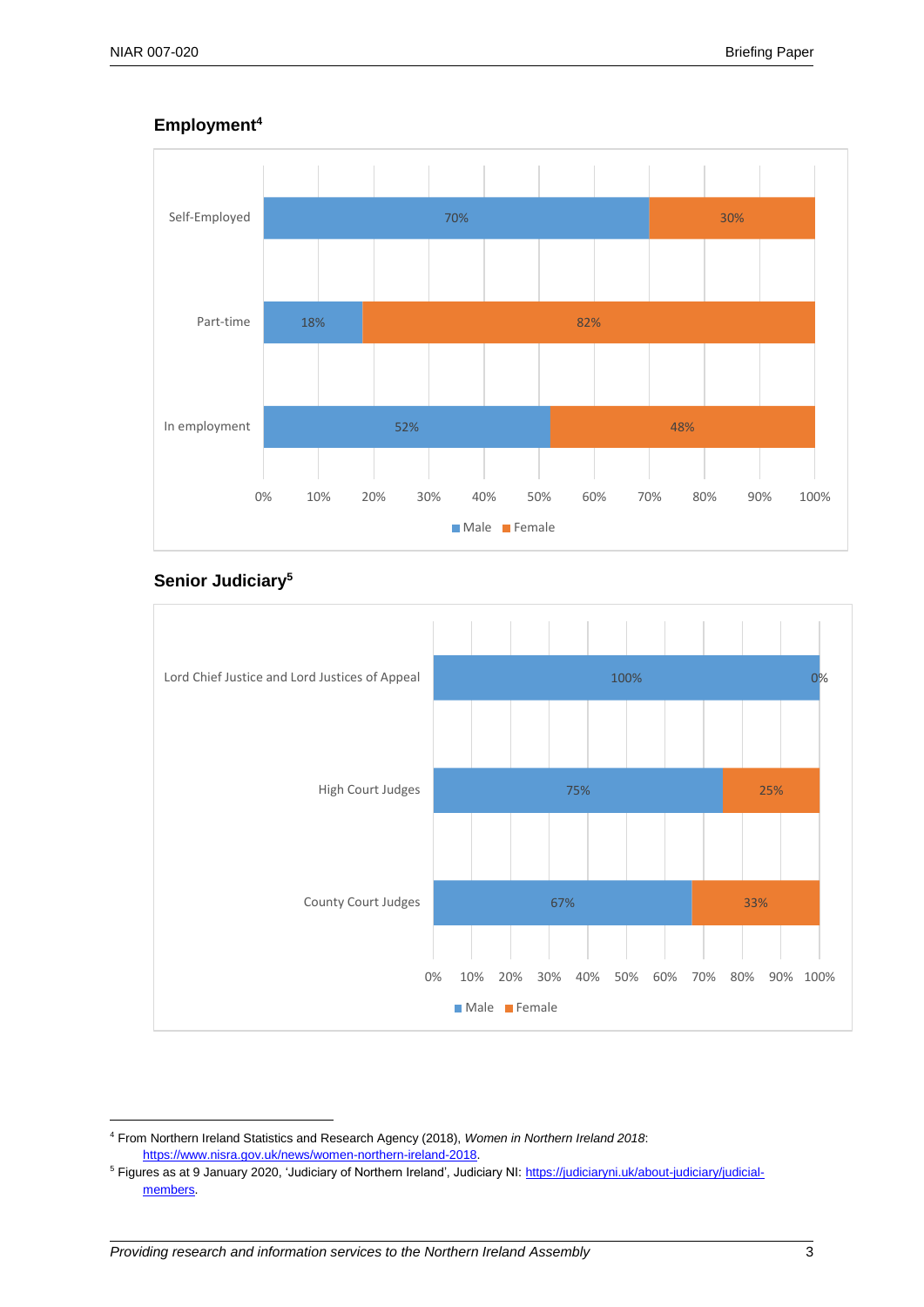#### **Police<sup>6</sup>**



#### **Civil Service<sup>7</sup>**



<sup>6</sup> From 'Workforce Composition Figures' and 'Our Leadership' pages, PSNI website, accessed 9 January 2020: [https://www.psni.police.uk/inside-psni/Statistics/workforce-composition-statistics/,](https://www.psni.police.uk/inside-psni/Statistics/workforce-composition-statistics/) [https://www.psni.police.uk/inside](https://www.psni.police.uk/inside-psni/our-leadership/)[psni/our-leadership/.](https://www.psni.police.uk/inside-psni/our-leadership/) 

<sup>7</sup> Department of Finance (2019), *Equality Statistics for the Northern Ireland Civil Service*: [https://www.nisra.gov.uk/publications/equality-statistics-northern-ireland-civil-service-2019;](https://www.nisra.gov.uk/publications/equality-statistics-northern-ireland-civil-service-2019) Permanent Secretaries from Department websites accessed 9 January 2020.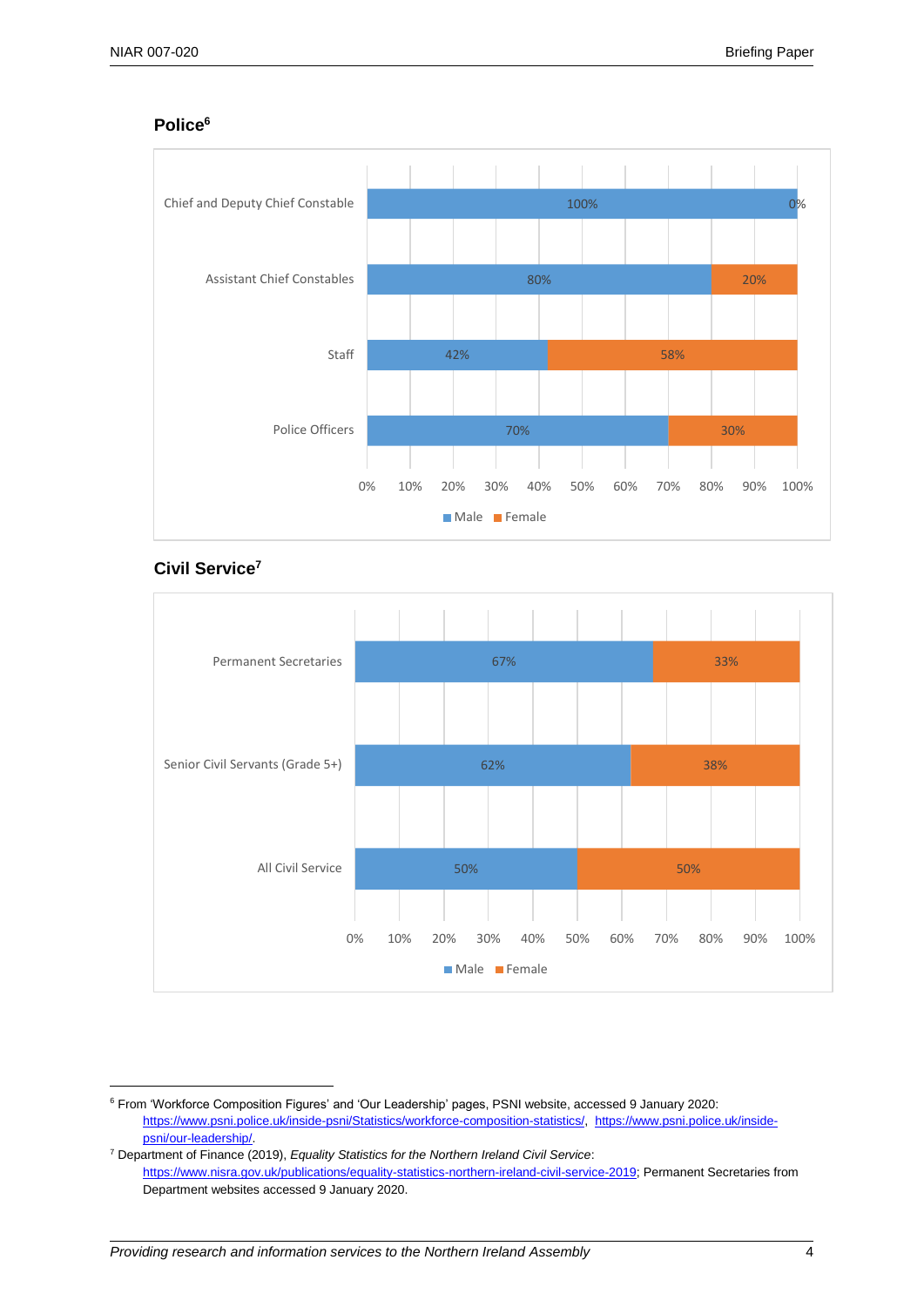

#### **Education<sup>8</sup>**

#### **Health<sup>9</sup>**



<sup>&</sup>lt;sup>8</sup> Department of Education (2018), *Teacher Workforce Statistics in Grant-Aided Schools in Northern Ireland 2017/18*: [https://www.education-ni.gov.uk/publications/teacher-workforce-statistics-201718;](https://www.education-ni.gov.uk/publications/teacher-workforce-statistics-201718) FE College and university data from college and university websites, accessed 10 January 2020.

<sup>9</sup> HSC Trust data from Trust websites, accessed 10 January 2020; workforce data from Department of Health (2019), *Northern Ireland health and social care Workforce Census March 2019*: [https://www.health-ni.gov.uk/news/ni-health-and-social](https://www.health-ni.gov.uk/news/ni-health-and-social-care-workforce-census-march-2019)[care-workforce-census-march-2019.](https://www.health-ni.gov.uk/news/ni-health-and-social-care-workforce-census-march-2019)